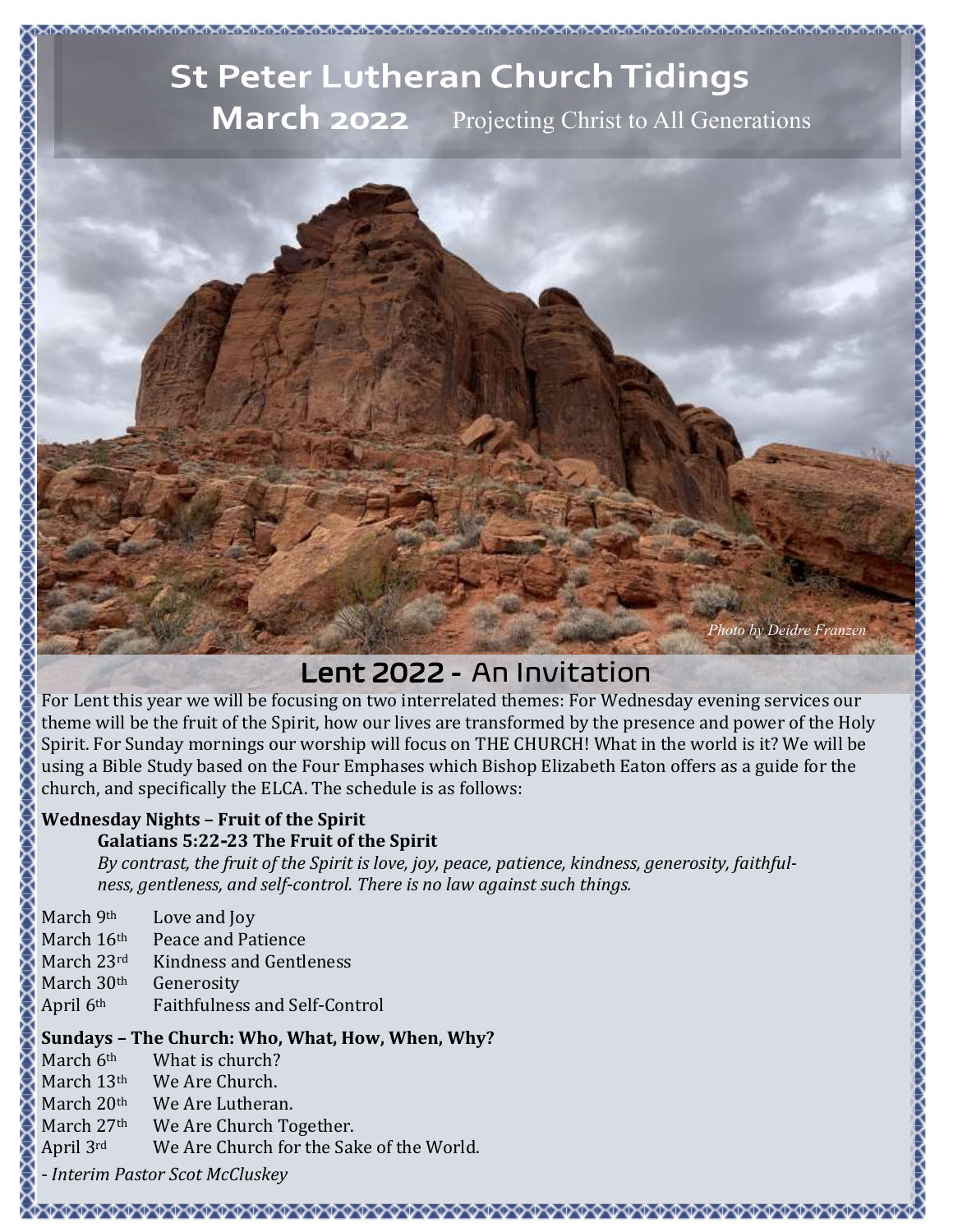| Worship & Music Server                                                                                                                                          |                                        |                                            |                                             |                                        |                                     |                                      |                                                    |                                      |                                                |  |
|-----------------------------------------------------------------------------------------------------------------------------------------------------------------|----------------------------------------|--------------------------------------------|---------------------------------------------|----------------------------------------|-------------------------------------|--------------------------------------|----------------------------------------------------|--------------------------------------|------------------------------------------------|--|
| Sunday worship - 9:00 am                                                                                                                                        |                                        |                                            |                                             |                                        |                                     |                                      |                                                    |                                      |                                                |  |
| * Volunteers needed -please sign-up online or contact the office                                                                                                |                                        |                                            |                                             |                                        |                                     |                                      |                                                    |                                      |                                                |  |
|                                                                                                                                                                 | March 2<br>Ash<br>Wednesday<br>7:00 pm | March 6<br><b>Sunday</b><br>$9:00$ am      | March 9<br>Wed.<br>Lent<br>7:00 pm          | March 13<br><b>Sunday</b><br>$9:00$ am | March 16<br>Wed.<br>Lent<br>7:00 pm | March 20<br><b>Sunday</b><br>9:00 am | March 23<br>Wed.<br>Lent<br>7:00 pm                | March 27<br><b>Sunday</b><br>9:00 am | March 30<br>Wed.<br>Lent<br>7:00 pm            |  |
| Organist                                                                                                                                                        | Sheryl<br>Moeller                      | Sheryl<br>Moeller                          | Nancy<br>Kohagen                            | Sheryl<br>Moeller                      | Amy<br>Lockhart                     | Amy<br>Lockhart                      | Amy<br>Lockhart                                    | Amy<br>Lockhart                      | Sheryl<br>Moeller                              |  |
| <b>Acolytes</b>                                                                                                                                                 | Adalyn<br>Gleason &<br>Calvin<br>Beem  | Adalyn<br>Gleason &<br>Lincoln<br>Roethler | Sydney<br>Krabbenhoft<br>Kenna<br>Rothmeyer |                                        |                                     | Lincoln<br>Roethler                  | Dalton<br><b>Brinkman</b><br>& Lincoln<br>Roethler | $\overline{\mathbf{?}}$              | Addy<br>Gleason &<br>Dalton<br><b>Brinkman</b> |  |
| Communion<br><b>Assistant</b>                                                                                                                                   | Pat<br>Leonhart                        | Susan<br><b>Buss</b>                       |                                             | Pat<br>Leonhart                        |                                     |                                      |                                                    | Pat<br>Leonhart                      |                                                |  |
| Scripture<br>Reader                                                                                                                                             | Jim<br>Moeller                         | Jim<br>Moeller                             |                                             | Gene<br>Leonhart                       |                                     |                                      | Danica<br><b>Brinkman</b>                          | Joyce Miller                         |                                                |  |
| <b>Multimedia</b>                                                                                                                                               | Julie<br>Gleason                       | Julie<br>Gleason                           |                                             |                                        |                                     |                                      |                                                    |                                      |                                                |  |
| <b>Sound System</b>                                                                                                                                             | Steve<br>DeVries                       | Philip<br>Michels                          | Roger<br>Donaldson                          | Larry<br>Oltrogge                      | Alton<br>Midthus                    | Steve<br>DeVries                     | Philip<br>Michels                                  | Roger<br>Donaldson                   | Larry<br>Oltrogge                              |  |
| Video taping                                                                                                                                                    |                                        |                                            |                                             |                                        |                                     |                                      |                                                    |                                      |                                                |  |
| <b>Altar Guild</b>                                                                                                                                              | Terrie Thurm, Lori Thurm, Mandy Gesme  |                                            |                                             |                                        |                                     |                                      |                                                    |                                      |                                                |  |
| Usher/<br>Greeters                                                                                                                                              | Bill & Judy Milius, Shirley Thurm      |                                            |                                             |                                        |                                     |                                      |                                                    |                                      |                                                |  |
| Please find a replacement If you are unable to serve at the time you are scheduled.<br>Your ministry is vital and we give thanks for your willingness to serve. |                                        |                                            |                                             |                                        |                                     |                                      |                                                    |                                      |                                                |  |

### **Volunteers**

Please take a look at the Worship Servers sign-up and consider one of the options to participate. We need acolytes, readers, communion assistants, multimedia, video taping, and sound system, ushers and altar guild is looking for more recruits as well. www.stpeterdenver.org -Get involved— Volunteer—Worship Servers or 319-984- 5648

### **July 24-28, 2022 | Minneapolis, MN Gathering@elca.org**

For more information on the youth gathering please contact Lisa Michels 319- 464-4381.

### **From the Church Office**

**Check out the online church calendar. The link is on the opening page of our website - www.stpeterdenver.org.** Under "Most Popular" click on calendar; you will be able to see the activities scheduled for the year. If you would like to add something to the calendar please contact the office. 319-984-5648 **Bulletin Deadline:** Thursdays 10:00 am **Newsletter Deadline:** 4:00 pm on the 3rd Friday of each month.

### **AA/Alanon**

**AA/Alanon Step Class:** Tuesday nights at 7 pm in lower level (second & fifth Tuesdays of the month)

**Meeting:** Tuesday nights at 7 pm in the lower level (first & fourth Tuesdays - round table format)

**Open Meeting:** 3rd Tuesday of each month. Anyone who has an interest in or questions about the disease of alcoholism or anyone who fears that a loved one may be dealing with alcoholism is welcome to attend the monthly open meeting.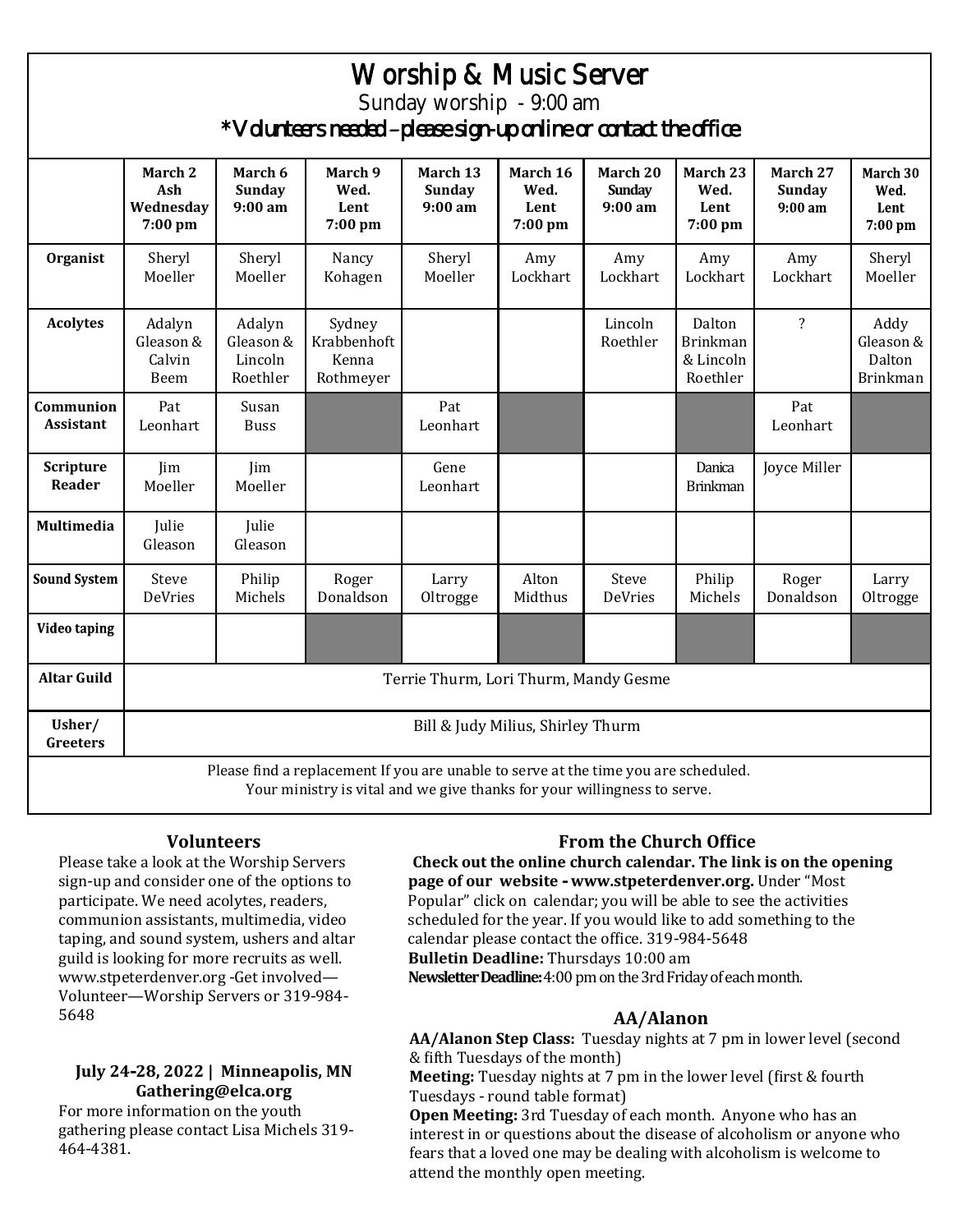# Mission & Community



### **Easter Choir**

A choir will be forming for Easter Worship. Any singers wanting to participate should notify Mary Stevens 319- 252-2960.

Also, any bell choir members who would like to play for Easter should notify Mary or the office.

### **With Appreciation**

Thank you Gifts of Love for your kindness remembering me with all these wonderful gifts in my sack. Especially the ceramic manger scene that I can hang up and the refrigerator magnet with one of St Peter's beautiful windows displayed. And all of the other goodies. God bless you all! *Verna Harms* 

### **His Hands Oran Food Pantry**

Serving families in the area that are experiencing food insecurity. Request for March: Shampoo, conditioner & deodorant. Open Tuesdays, 5:00-8:00 pm. And Friday, 9:00 am - noon. January statistics: 53 Households, 160 Individuals, 5,469 lbs of food distributed. Questions - 319-638-4357 or Mary Burgart 563-920-3857. As always, we will take any thing to fill our shelves. We greatly appreciate your support. **Thank you to the Midthus' for delivering St Peter's latest donation—118.9 lbs. worth!**

### **Prayer Shawl Ministry**

The Prayer Shawl Ministry meets on the 1st Thursday, every other month at 1:00 pm.

### **Next meeting: Thursday, April 7.**

If you know of someone who is in need of a Prayer Shawl, please take one from the closet in the Friendship Room. Please make sure you fill out a form (located next to the new shawls).

### **Re-Do Cards Update**

We have all occasion cards available. Please feel free to come to the church and choose from the card rack. All proceeds go to the ELCA Youth Gathering funds, at this time. **We now have a selection of Easter Cards available on the rack.** 

### **The Season of Lent Begins**

Lenten Worship will be at 7:00 pm on Wednesday evenings with the Lenten Suppers beginning at 5:30 pm, on March 9.

The Evangelism Board will be supplying the first supper - Please join us.

### **Serving Committee for March**

Kay Becker Shirley Buhr Sharon Diercks Donna Donaldson Elizabeth Foelske Donna Kittle Kim Lamb Jill Nuss Marcia Ott Sue Sawyer Mary Stevens Susan Wille Joy Wolter

### **Noisy Offering**

Our March and April Noisy Offering will also go to Denver Cares Easter Meals. In past years, the Board of Mission has provided ten to twelve Easter meals for Denver Cares. Your Noisy Offering donations in March and April will once again be used to feed people in our community. Remember the verse from Mark 12, "Love your neighbors as yourself". Sharing with others is an act of love. Please give so that you can touch lives in our community.

Noisy offering is the third Sunday of the month— March 20.

### **Forty Days, Forty Items Challenge**

Have you ever wondered what to give up for Lent? Join the Mission Board on a forty-day adventure. During Lent, try the "Forty Days, Forty Items" challenge! Could you discover something of worth to give up each day? If so, remove the item that your family no longer wants or needs from your home or garage and place it in a bag or tote. At the end of Lent, donate the entire collection of items to a charity, shelter or Goodwill. By cleaning out, you'll be sharing with those who could use your contributions. This could be a powerful forty-day journey. This year the Lenten season is from Wednesday, March 2nd through Thursday, April 14th.

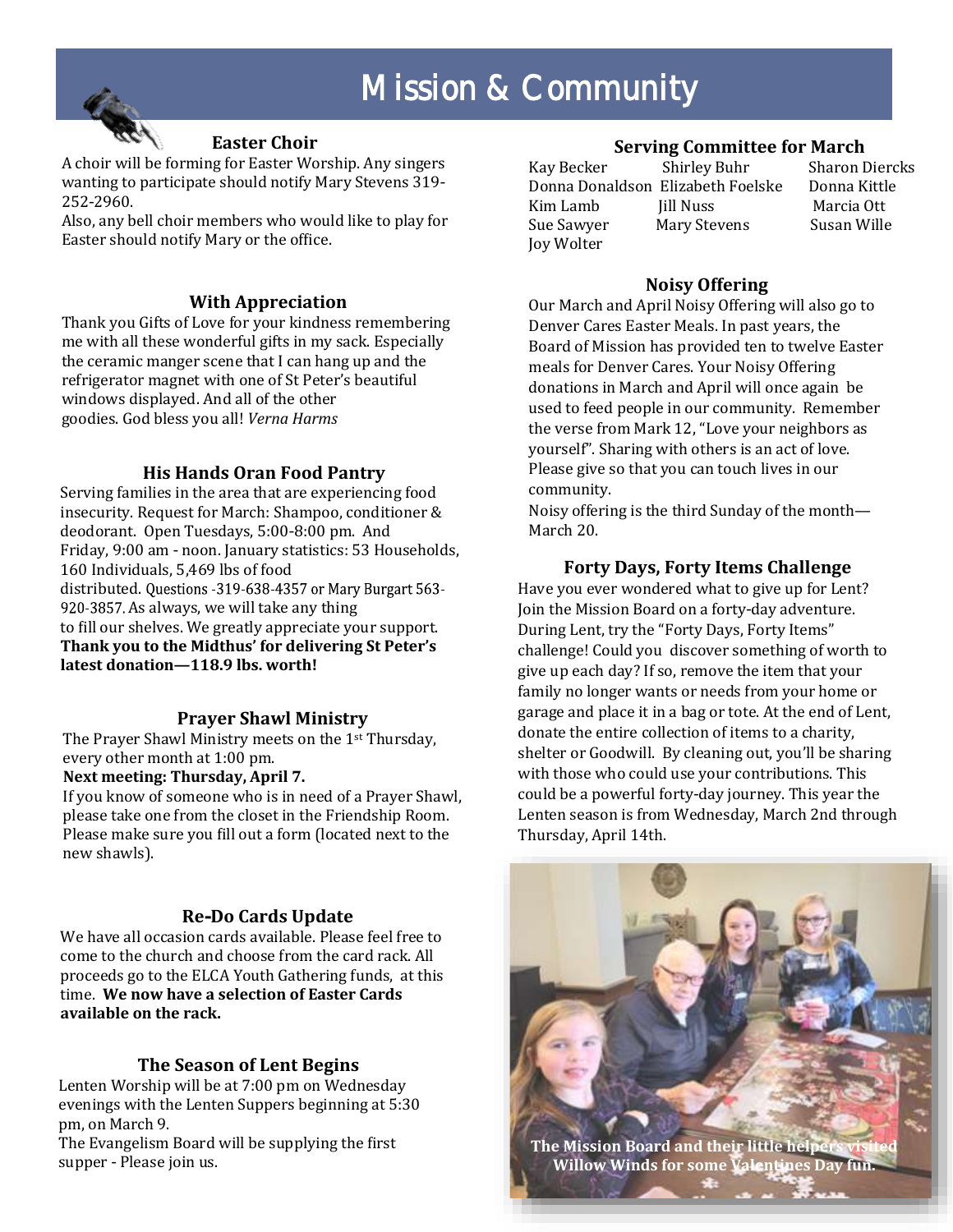## March Birthdays & Anniversaries

# Community & Mission News

**1** Marlyn Wolter

**2** Jackie Fober

**3** Mark Jurgenson Ronald Sawyer

**4** Neil & Jan Hartmann

> **7** Jade Gienau

**8** LaVonne Emkes

**9** Keith Oltrogge Joshua Vauthier

**10** Mary Ryan Marvin Schumacher

**11** Jonathan Empie Larry Oltrogge Greg & Julie Smith

**13** JoAnne Blumenshine Janice Gienau

> **15** William Milius Annabella Place

> > **16** Kalyn Kurtz Josie Wolter

**17** Libby Michels Sharon Midthus Carol Staley Lilyana Upshaw

### **18**

Shirley Buhr Connie Lobeck Jeff & Dawn Riley Danelle Elsamiller

**19** Doug Eick Izaak Shedenhelm Braeden Weston Susan & Ronald Sawyer

> **21** Lynn Gielau

**22**  Matthew Eick

**23** Kim Williams

**24** Audrey DeVries Ryan Gleason Jim Moeller

**25** Renee McInroy

**27** Dean Gleason Matthew Rector Sutton Smith Larry & Janell Stock

**28** William & Judy Milius

> **29** John Maitland Diane Miller Carol Nystrom Erik Ryan

**30** Taylor Beem Amy Mortenson



#### *We apologize if your birthday or anniversary are not listed or listed incorrectly. Please notify the office with additions or corrections. Thank You*

## grace unbounded **DEVOTIONS FOR LENT** 2022

Ash Wednesday is the beginning of Lent. We will have Ash Wednesday Service, March 2, at 7:00 pm. Lenten services the following Wednesdays will also be at 7:00 pm. The church has ordered some copies of the Lenten Devotional "grace unbounded." They are available on the table outside the office; please help yourself.

### **Offering Envelopes**

We have a few boxes that still need to be picked up. The 2022 Offering Envelopes are located on the table outside the office. Please let us know if your envelopes are missing, or if you'd like a 2022 boxed set.

### **Exercise Classes at St Peter**

Join Roberta Robbins, Thursdays from 5 -6:00 pm **AND** Sundays, 4-5:00 pm, in the lower level of the church. There is no cost to participate in the Essentrics® class. Essentrics® is a dynamic, full-body workout suitable for all fitness levels that simultaneously combines stretching and strengthening while engaging all 650 muscles. This class will increase flexibility and mobility for a healthy, toned, and pain-free body.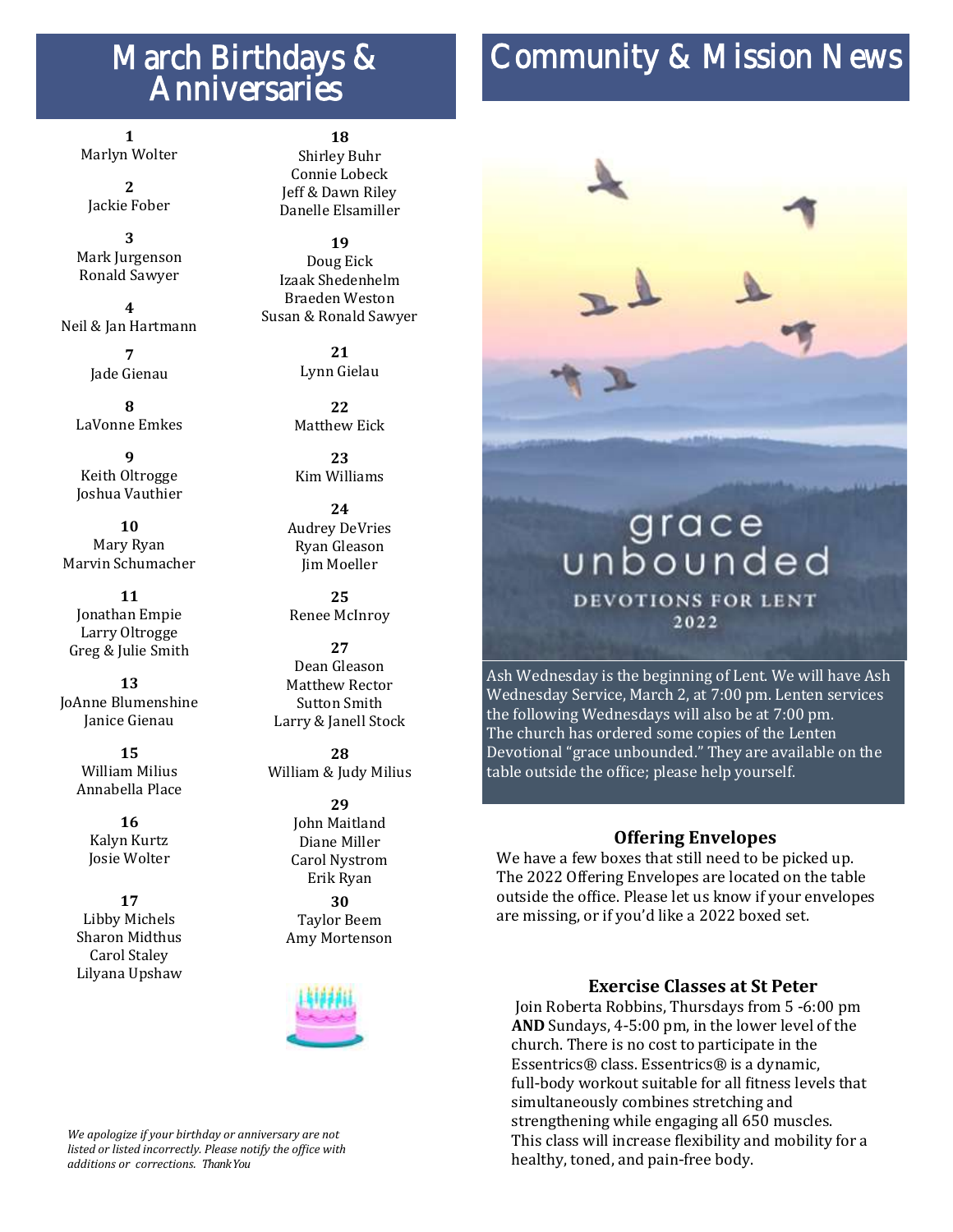# Community & Mission News



**Text:** LIFESERVE to 999-777 **Call:** 800-287-4903 **Visit:** lifeservebloodcenter.org

### **Helping Hands Clothing Closet**

January has been a quiet month at the clothing closet as we only had 84 client visits and our volunteers gave 36 hours of their time. Although we had fewer visits we did add a half dozen new families to our list. The lower numbers could be due to winter weather. If you are looking for signs of spring here's one for you: Helping Hands Clothing Closet will be switching over to warm weather clothing Saturday, March 19. If any students are looking for community hours for school or confirmation we would appreciate your help. In the meantime, we do have plenty of winter clothing available for anyone needing it now or for next fall.

Closet hours: 9:00 - 11:00 am Tuesday mornings, 6:30 –7:30 pm Wednesday evenings, and 9:00 - 11:00 am the first Saturday of the month. Located at 2029 Viking Ave. Sumner, IA. *Carolyn Mohlis 319-279- 3247 or carolyn.mohlis@gmail.com* 

### **Quilt Tying**

The quilt tying is going strong. The group meets on Mondays, 9 am - 3 pm, and Tuesdays, 9 am - Noon. Please join us if you can, no experience necessary. In case of bad weather, use your own judgment. **The quilters report 89 quilts have been boxed so far!** 

**February was a "Souper" month at St. Peter!**  Thanks to everyone who took advantage of the opportunity to wear their favorite sports' gear on February 13th, Super Bowl Sunday, for a \$5 donation to the Salvation Army. \$255 was collected! Approximately 56 cans of soup and an additional \$80 in monetary donations were received throughout the month. You've made a difference through your love for others!



**Dear St Peter Members and Congregation**

Thank you so much for your donation of \$221.79. (Nov/ Dec Noisy Offering) Your support funds programs that give women the tools they need to achieve secure families, independence and permanent homes. With safe housing and comprehensive programming, women can pursue education, secure employment earning a living wage, obtain reliable transportation, learn financial management skills, and much more.

In 2021, 100% of women graduated the House of Hope program with stable housing and dependable childcare and 81% graduated with gainful employment! House of Hope is a multi-prong approach to breaking the cycle of homelessness and poverty in the Cedar Valley with programs such as Family Support & Wellness, Outreach, Pillars, Boost job readiness, Financial Mentoring, Case Management, Life Skills, and more. All of this is possible thanks to contributions from generous people like you! We appreciate your investment in families! Sincerely, *Dusky Steele, Development Coordinator* 

### **Prayer Shawl Thank You**

My husband Steve was a patient at the University of Iowa Hospital and was very ill. The nurse brought him a very beautiful blue Prayer Shawl. It gave me comfort that God was close to him and would lead him into the right direction. He did pass very peacefully. Thank you so much for your caring and thoughtful hands that knitted. *Judy*

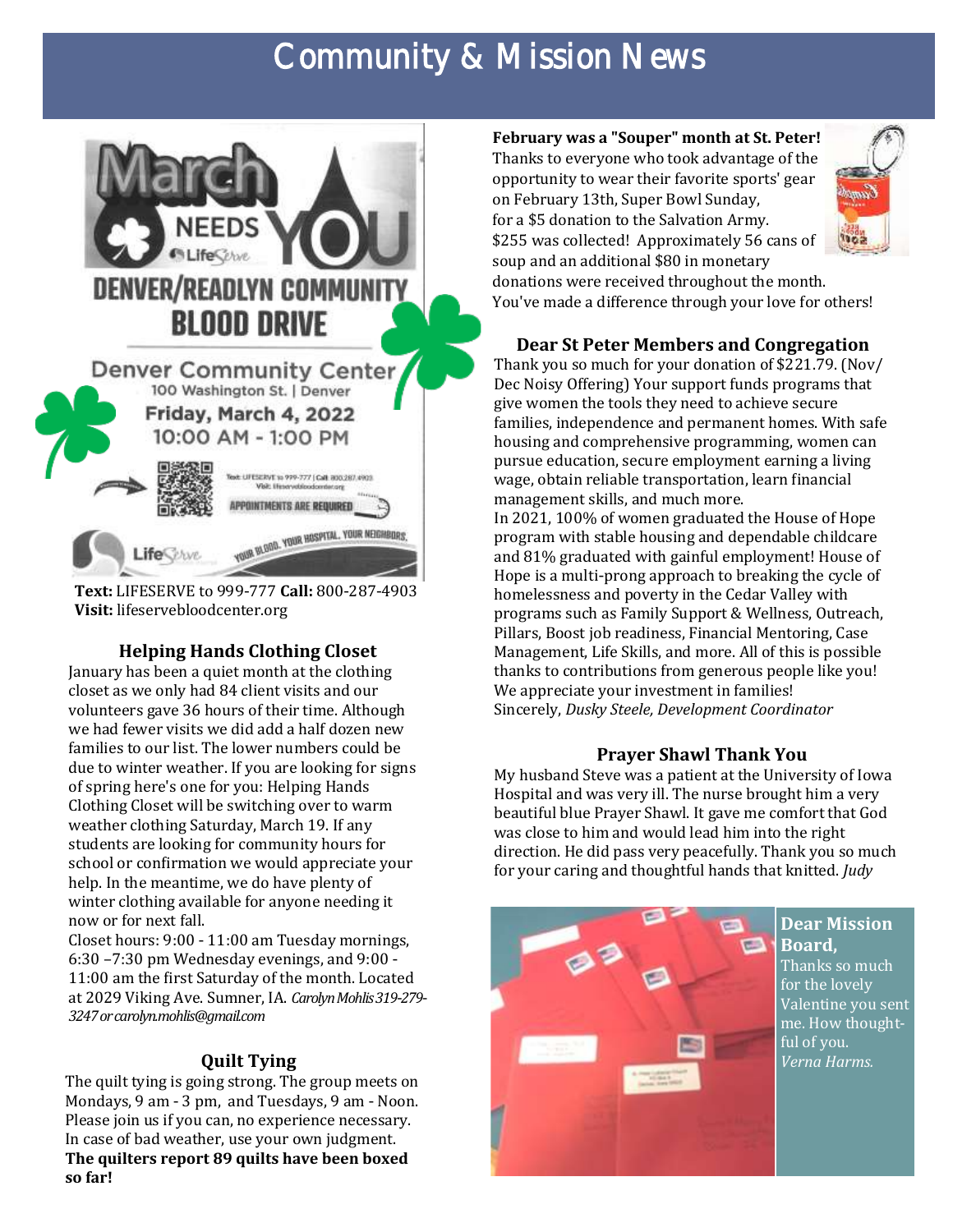# Faith Formation & Announcements



*So when your high school basketball team is playing the big game to go to state and your confirmation class wants to cheer them on, what do you do???*

*Meet them where they are! Pastor Scot enjoyed the game along with the confirmation students. On to state for the Denver high school girls basketball team –Congratulations!* 

### **Womenfest**

The ecumenical Women's Bible Study is lead by Pastor McCluskey. We will gather weekly in our St Peter Friendship Room at 7:30 am. All are welcome!

### **Mensfest**

The ecumenical Men's Bible Study is lead by Pastor McCluskey. We will gather weekly in the lower level of the church at 7:30 am. All are welcome!

### **Gather Bible Study**

Gather Bible Study will be held the second Tuesday of the month, led by Pastor McCluskey. Everyone is invited to join us, **Next Meeting:** Tuesday, March 8, in the Friendship Room at 1:30 pm.

### **EWALU Summer Camps**

The brochures for EWALU Summer Camp are now available on the table outside the office. We want to make sure all children and youth, (grades 1-12), and their parents, have a chance to experience the lasting faith formation, safe outdoor adventures and healthy social development of top-quality camps like EWALU. The brochures have the summer schedule and registration information.

*St Peter encourages participation from our students and offers camp scholarships to all members.* 

### **Confirmation**

Next Wednesday, March 2nd, is Ash Wednesday and is the beginning of our Wednesday evening services. During Lent our confirmation classes will be combined, and begin at 7:00 pm The schedule looks something like this:

5:30 - 6:30 Lenten Meal

7:00 - 8:30 Lenten worship and Confirmation Class

(We will most likely be done with class before 8:30 most Wednesday nights, however Ash Wednesday will be a longer service and therefore last until 8:30. This is a heads up so you can plan the delivery and pick-up of your young people.)

### **Sunday School**

Classes are Sundays following Worship. Please consider teaching a 4 week session, as we are in need of Sunday School teachers. Contact Todd Foelske tfoelske@gmail.com if you could help out.

### **Camp Counselors**

Do you know a college-age young adult looking to make a difference? Encourage them to apply to work at Camp Ewalu this summer! We offer a variety of exciting summer youth programs and a fantastic staff for support. This is a place God will guide their growth as leaders and their personal sense of calling.

We also offer two weeks of fully paid training in youth ministry, outdoor adventure, skills, leadership, Bible studies, team-building, and personal growth. Pay is \$300/week, and food and lodging during the week are covered. Details and FAQs at [ewalu.org/summer-employment/.](https://ewalu.us8.list-manage.com/track/click?u=60bc355a9f11711d14aeebd9f&id=f3a22fe722&e=e64645987b)

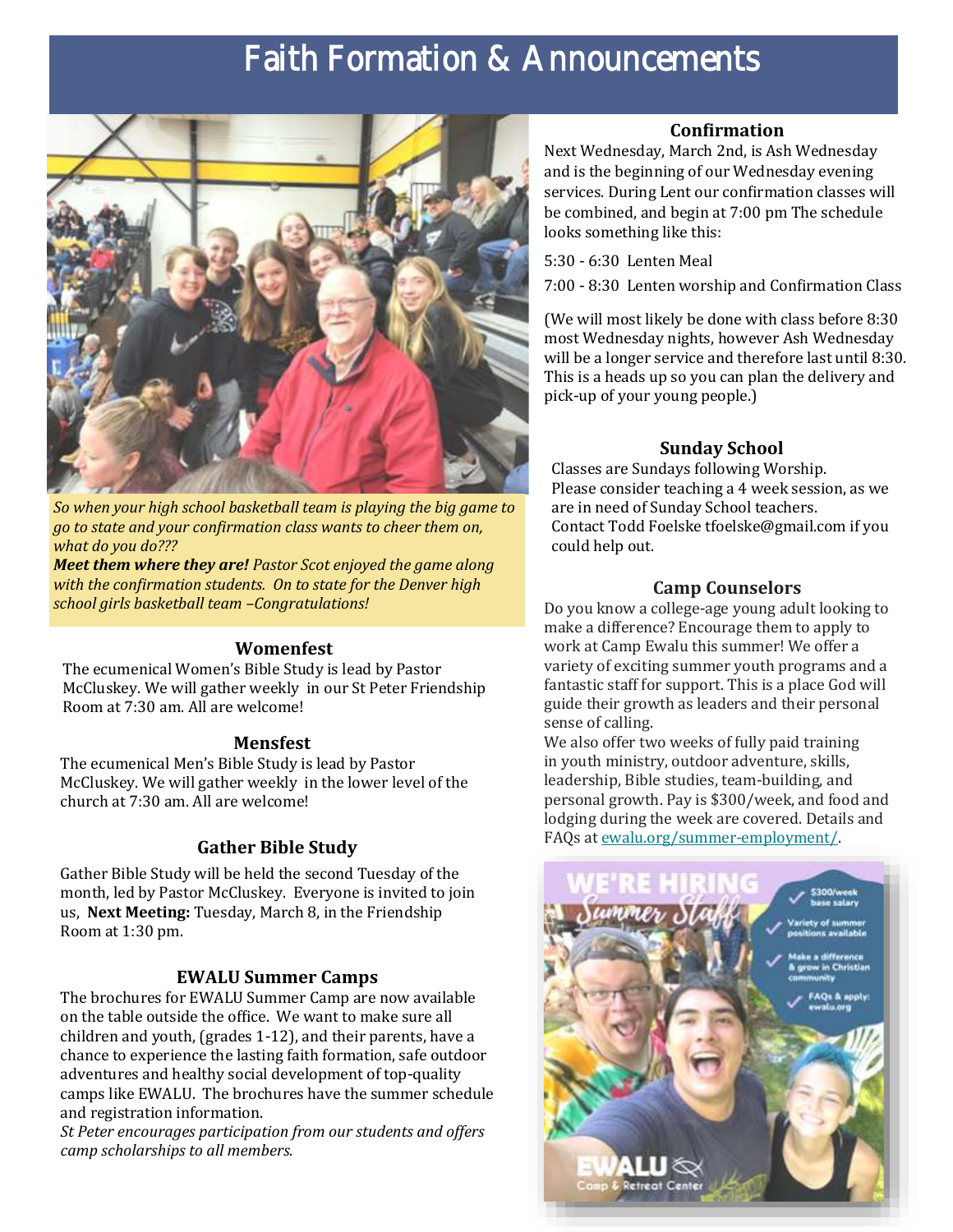|                             | Sat        | IQ.                                                                                                                   | 12                                                                                                                                                    | <u>စု</u>                                                                                                | 26                                                                                               |                                                                                              |
|-----------------------------|------------|-----------------------------------------------------------------------------------------------------------------------|-------------------------------------------------------------------------------------------------------------------------------------------------------|----------------------------------------------------------------------------------------------------------|--------------------------------------------------------------------------------------------------|----------------------------------------------------------------------------------------------|
|                             | 三上         | ₹                                                                                                                     | T                                                                                                                                                     | Newsletter<br><b>Deadline</b><br>$\frac{8}{1}$                                                           | 25                                                                                               |                                                                                              |
| St. Patrick's Day<br>K<br>B | <b>HU</b>  | 10:00 am Bulletin deadline<br>5:00 pm Exercise class<br>m                                                             | 10:00 am Bulletin deadline<br>5:00 pm Exercise class<br>ę                                                                                             | 10:00 am Bulletin deadline<br>5:00 pm Exercise class<br>7                                                | 10:00 am Bulletin deadline<br>5:00 pm Exercise class<br>24                                       | 10:00 am Bulletin deadline<br>5:00 pm Exercise class<br>5                                    |
| <b>2022</b><br>March        | Wed        | 7:00 pm Ash Wednesday<br>7:30 am Mensfest<br>Worship<br>$\mathbf{\Omega}$                                             | 7:00 pm Lenten Service and<br>5:30 pm Lenten Supper<br>7:30 am Mensfest<br>Confirmation<br>ශ                                                          | 7:00 pm Lenten Service and<br>5:30 pm Lenten Supper<br>7:30 am Mensfest<br>Confirmation<br>$\frac{6}{1}$ | 7:00 pm Lenten Service and<br>5:30 pm Lenten Supper<br>7:30 am Mensfest<br>Confirmation<br>23    | 7:00 pm Lenten Service and<br>5:30 pm Lenten Supper<br>7:30 am Mensfest<br>Confirmation<br>႙ |
|                             | en⊥        | 9:00 am-Noon Quilt tying<br>6:30 pm Evangelism mtg<br>7:00 pm AA/Alanon<br>7:30 am Womensfest<br>$\blacktriangledown$ | 1:30 pm Gather Bible Study<br>9:00 am-Noon Quilt tying<br>6:30 pm Council meeting<br>7:30 am Womensfest<br>7:00 pm AA/Alanon<br>$\boldsymbol{\infty}$ | 9:00 am-Noon Quilt tying<br>7:30 am Womensfest<br>7:00 pm AA/Alanon<br>ä                                 | 9:00 am-Noon Quilt tying<br>7:30 am Womensfest<br>7:00 pm AA/Alanon<br><b>S</b>                  | 9:00 am-Noon Quilt tying<br>7:30 am Womensfest<br>7:00 pm AA/Alanon<br>ସ                     |
|                             | <b>Mon</b> |                                                                                                                       | 9:00 am -3:00 pm<br>Quilt tying<br>r                                                                                                                  | 9:00 am -3:00 pm<br>Quilt tying<br>4                                                                     | 9:00 am -3:00 pm<br>Quilt tying<br>N                                                             | 9:00 am -3:00 pm<br>Quilt tying<br>28                                                        |
|                             | Sun        |                                                                                                                       | 10:10 am Sunday School<br>4:00 pm Exercise class<br>9:00 am Worship<br>$\bullet$                                                                      | 10:10 am Sunday School<br>4:00 pm Exercise class<br>9:00 am Worship<br>ဗူ                                | 10:10 am Sunday School<br>4:00 pm Exercise class<br>with Noisy Offering<br>9:00 am Worship<br>20 | 10:10 am Sunday School<br>4:00 pm Exercise class<br>9:00 am Worship<br>27                    |